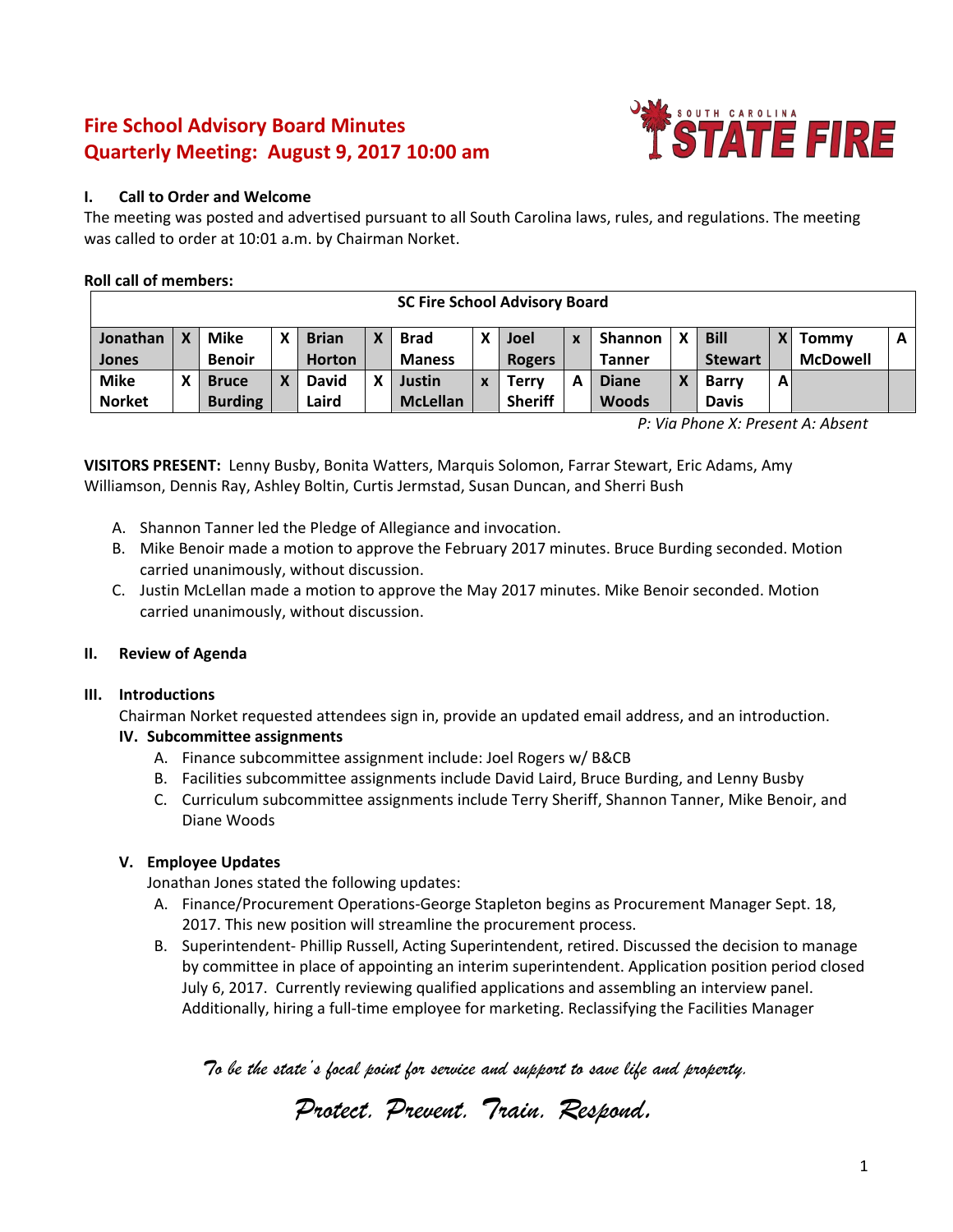position from Engineer to Building and Grounds Manager. The Fire Marshal's office is fully staffed. The Fire Academy will be fully staffed this year.

C. Part-time instructors

Instructor compensation and class review, instructor classifications. All instructors on payroll will receive a letter soon informing of their individual classifications. Travel compensation for regional and resident instructors. Class E Drivers license discussion regarding the progress made with SC DMV on procedures for permit and license testing.

# **VI. Section Reports**

A. Training

Lenny Busby provided a training update:

Resident Training:

- Recruit program started Aug. 14 with 21 students
- Potash Corporation Competition to be held onsite in September
- 811 will hold a Mock Line Strike onsite October 25, 2017 Regional Training
- Added several CTC classes across the state
- Continuing with the Weed & Feed IOW classes in an effort to combat instructor shortage
- Received permission to hire 20 new instructors. They are listed as a Fire Safety Officer II.
- B. Facilities

Lenny Busby stated maintenance requests have decreased. They are in process of repacking the tree stump hole (dam area). The dormitory fire alarm system is malfunctioning due to excessive moisture (working normally last 8 days). In an effort to control the moisture and minimize mold growth, dehumidifiers were purchased and dorm room temps was set at 74 degrees. All of the scheduled HVAC replacement units have been installed with the exception of classroom 102 which should be completed by next week. The next round of bids will begin after completion of 102. The brick on the tower has to be replaced. A recommendation was made to replace the brick with pre-cast concrete slabs. The sewer project is ongoing.

# C. Accreditation

Doug Spinks, Accreditation Manager, shared the IFSAC pass rate (see report). He also

- Discussed results of comparison survey of other IFSAC accredited bodies.
- Discussed Pro Board, equivalency, reciprocity and pre-employment requests
- 3213 Basic Fire Investigations will be submitted to IFSAC and Pro Board for accreditation
- There is currently \$11,547.00 available on the 2016-2017 NFA Grant. It will run through Sept. 30, 2017. An application has been submitted for the FY2017-2018 NFA Grant.
- Researching replacement testing software
- 472/1072 Haz-Mat standards have been released by Pro Board. We have received no information from IFSAC at this time.
- CTC testing timeframe after graduation was put into a memo and emailed to committee members.

*Protect. Prevent. Train. Respond.*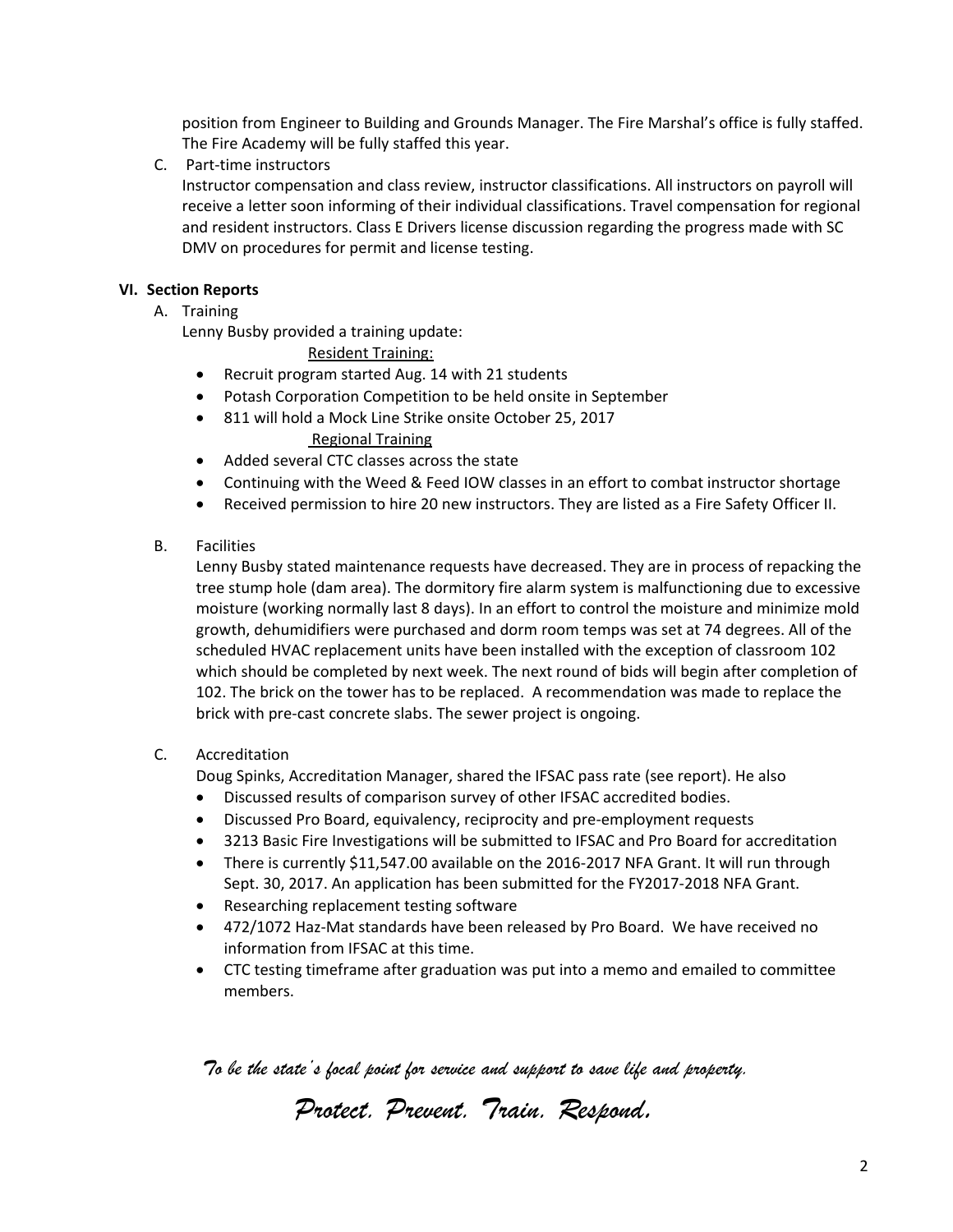# D. EMS

Tim Wojcik stated the EMS working group is made up of members from Firefighters' Association, EMS Association, EMS Training Group and Medical Control Physician, and Private Ambulance Service providers (and others). A meeting was recently held and they are moving forward with several projects including building EMS instructor curriculum. He is meeting with various fire departments to help them meet their goals of having in house EMT instructors and addressing the shortage of EMT instructors statewide. The vacant Program Coordinator position has been posted. There are no EMS classes currently offered in the state. The process of enrollment is more stringent due to DHEC requirements. Chief Jones would like to see the EMT class being added to the recruit program in the future.

E. Instructional Design

Bonita Watters, Curriculum & Production Manager, provided the following information: Curriculum

- The second 2103 Fire Office III starts in September
- The existing HazMat 472 standard has to be updated to the 1072 standard within two years. The pilot will start with the January recruit school and continue through the spring. The 2018 July-December catalog will feature the updated class.
- The Truck Operations and Building Construction (combustible and non-combustible) classes are being revised.
- The 1139 Rescue the Rescuer has been updated and changed to Firefighter Survival and the 1140 Rapid Intervention Crew has been changed to Rescuing Our Own. Pilots begin in the fall for 1140. The instructor updates will not be completed until January-February 2018. No 1140 will be offered until March 1, 2018.
- Although NFA State Weekend enrollment was low (due to the new federal ID requirements), it was successful with 52 participants.
- The new Pipeline Awareness class is completed and awaiting production. The old one has been archived.
- The 1225 Fire Department Pumper Testing is completed and will go into production soon. Production
- Online training is gradually transitioning from Learning Management System Moodle to Blackboard
- Print Shop printer leases are soon expiring. Working closely with LLR for a solution
- Social media (Facebook)-New page likes are consistent despite not having any new videos posted in July
- New State Fire Landing page launched
- In process of doing a website cleanup. Will be completed in six months.
- 3213 Fire Investigation class starts Aug. 14. To enhance the class, more activities and pictures were added.
- Due to the eclipse, classes will not be held Aug. 21, 2017
- F. Hospitality

Curtis Jermstad stated the cafeteria staff served more than 27,000 meals last fiscal year and the menu has been changed from a three week to a four week cycle. The cafeteria is currently

*Protect. Prevent. Train. Respond.*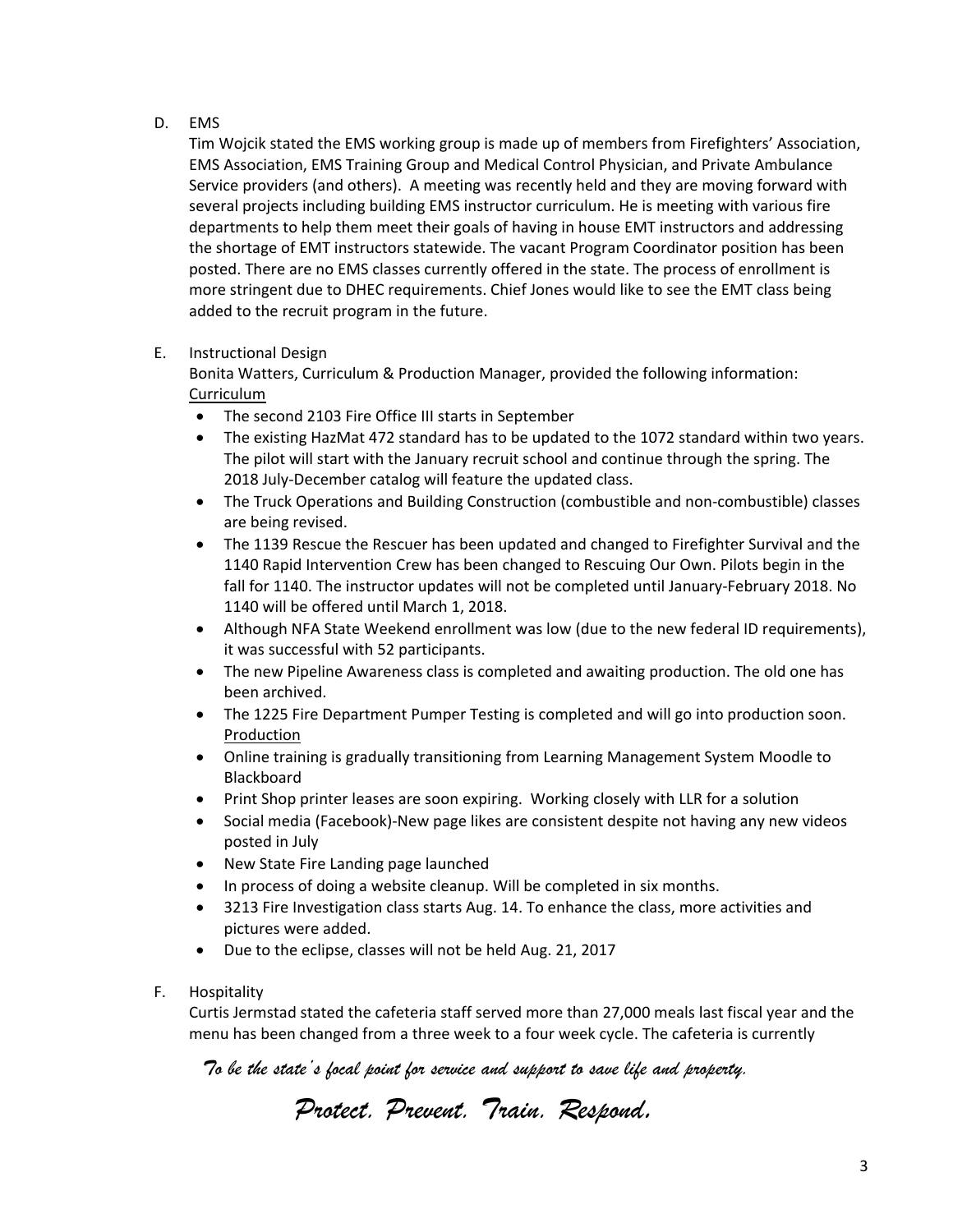undergoing minor beautification changes. The dormitory turned 4300 rooms with 5798 students. The retail store added a new line of shirts, hats and souvenir items and had \$49,143 in sales.

G. Administration

Sherri Bush, Administration Supervisor, stated the administration course package totals are typical for the year. A course cancelation function has been added to the Fire Portal.

#### **VII. OLD BUSINESS**

A. CPIP

Jonathan Jones stated an updated CPIP was submitted in July. This plan detailed repairs and improvements to be completed during the next two years including fire hydrant repair, heat repair to the burn building, renovating the bathrooms between the classrooms, the Denny auditorium, the ARFF props, purchasing a generator, paving the gravel parking lot at the fire station, etc.

B. Fire Scene Update

Bonita Waters stated Fire Scene is now on the website and available for electronic registration. An electronic blast was sent out via various social media outlets. Brochures were handed out to attendees. Event is Sept. 16-17, 2017.

- C. Boy Scout Camperee Jonathan Jones stated the Boy Scout Camperee is onsite the weekend of Nov. 3-5, 2017.
- D. Open Enrollment Policy Update Jonathan Jones stated the Open enrollment policy is being revised.
- E. CTC Program Update

The course packages and registration form for the CTC programs have been revised and will be implemented during the 17-18 school year. Also discussed end of course testing and pass/fail rates for this program. The Articulation Agreement was approved and posted on the Fire Academy and the State Tech Systems websites.

#### **VIII. NEW BUSINESS**

A. Electronic Student Cancellations

Jonathan Jones stated an online course cancelation feature has been added to the Fire Portal. Discussed who should have access to this feature - the student and the chief or only the chief. A motion was made that we send a notification to the fire chiefs and do a backup for the cancel button. Motion made by Mike Benior and seconded by David Laird all in favor, none opposed.

B. Low Enrollment Course Options Jonathan Jones discussed the issue with low enrollment and meeting the needs for the firefighter. He suggested a committee be put in place to create a policy for course buy-outs and low enrollment**.** Discussed paid verses non-paid instructors.

*Protect. Prevent. Train. Respond.*